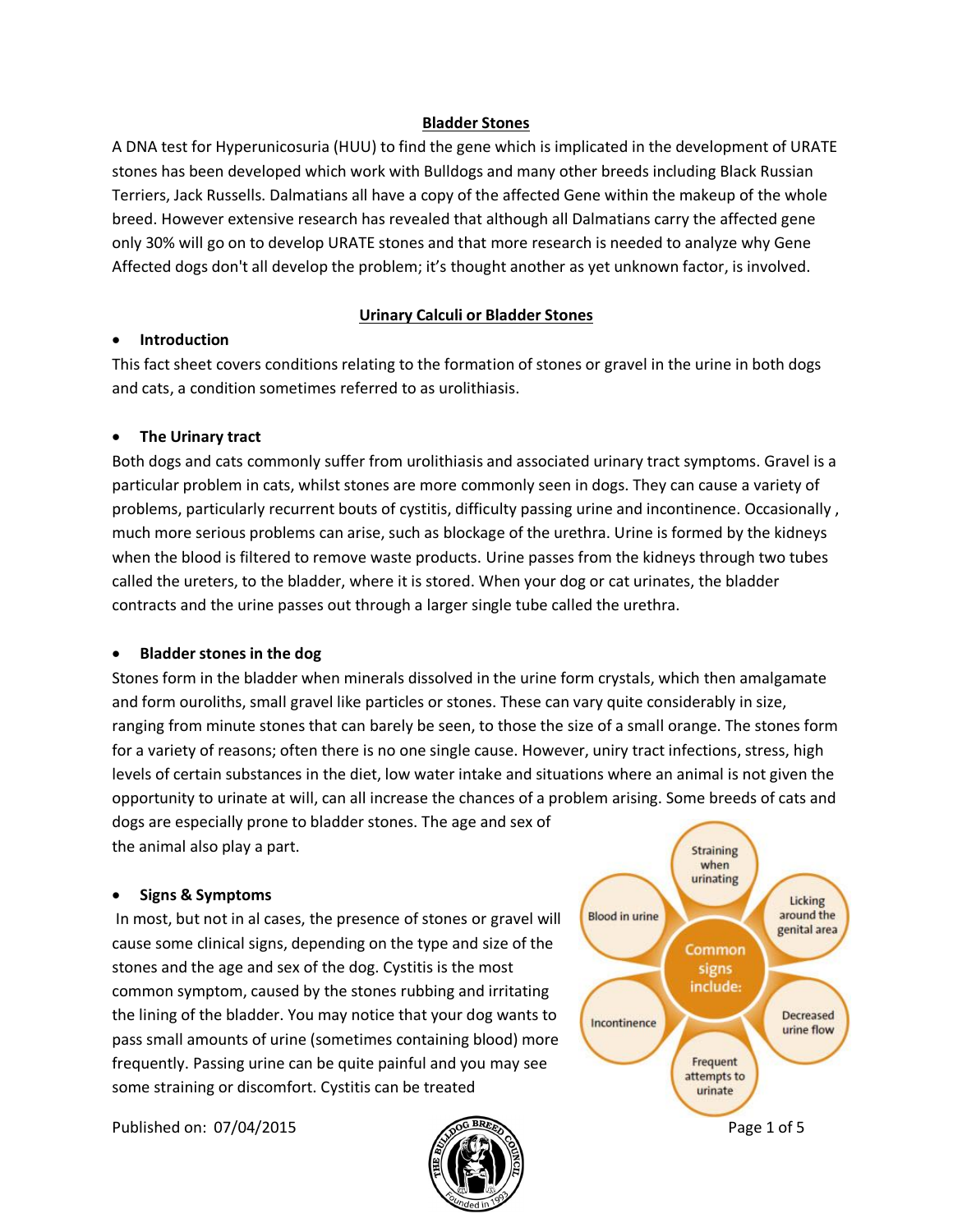conventionally with antibiotics, normally clearing the infection quickly. However, if the problem fails to respond to treatment or becomes recurrent, then it would be wise to investigate the possibility of bladder stones.

In some cases, incontinence is the only apparent sign. Straining and the constant need to pass urine are absent and the only symptom is leakage or dribbling of urine whilst your dog is lying down. In males, due to the fact that the urethre is narrow, it is possible for small stones to become lodged part way down, blcking th flow or urine. This is potentially a very serious situation, which can lead to rupture of the bladder or kidney damage. Prompt treatment from your vet is always necessary where an obstruction is suspected. This situation is much less likely with a bitch, as the urethra is larger in diameter. You may, however, see small stones passed intermittently.



**Bladder stones are made up of a variety of different components and are grouped accordingly:**

They most common type of stone is composed of **struvite**, a mixture of magnesium, ammonium and phosphate. **Struvite** accounts for about 50% of bladder stones and is the most common type of stones seen in bitches.

Less common types of bladder stone include **oxalate** (30% of all stones) **urate** (8% of all stones) which is found in Dalmatians, and **cystine** (1% of all stones). All three occur predominantly in males.

The symptoms exhibited by your dog may lead your vet to suspect bladder stones and to confirm his suspicions he may decide to carry out Xrays. Most bladder stones will show up on Xrays if of sufficient size to be seen. Unfortunately, it is often difficult to spot very small stones or gravel. A urine sample can also be very helpful, as the pH (acidity/alkalinity) of the urine is a valuable guide.

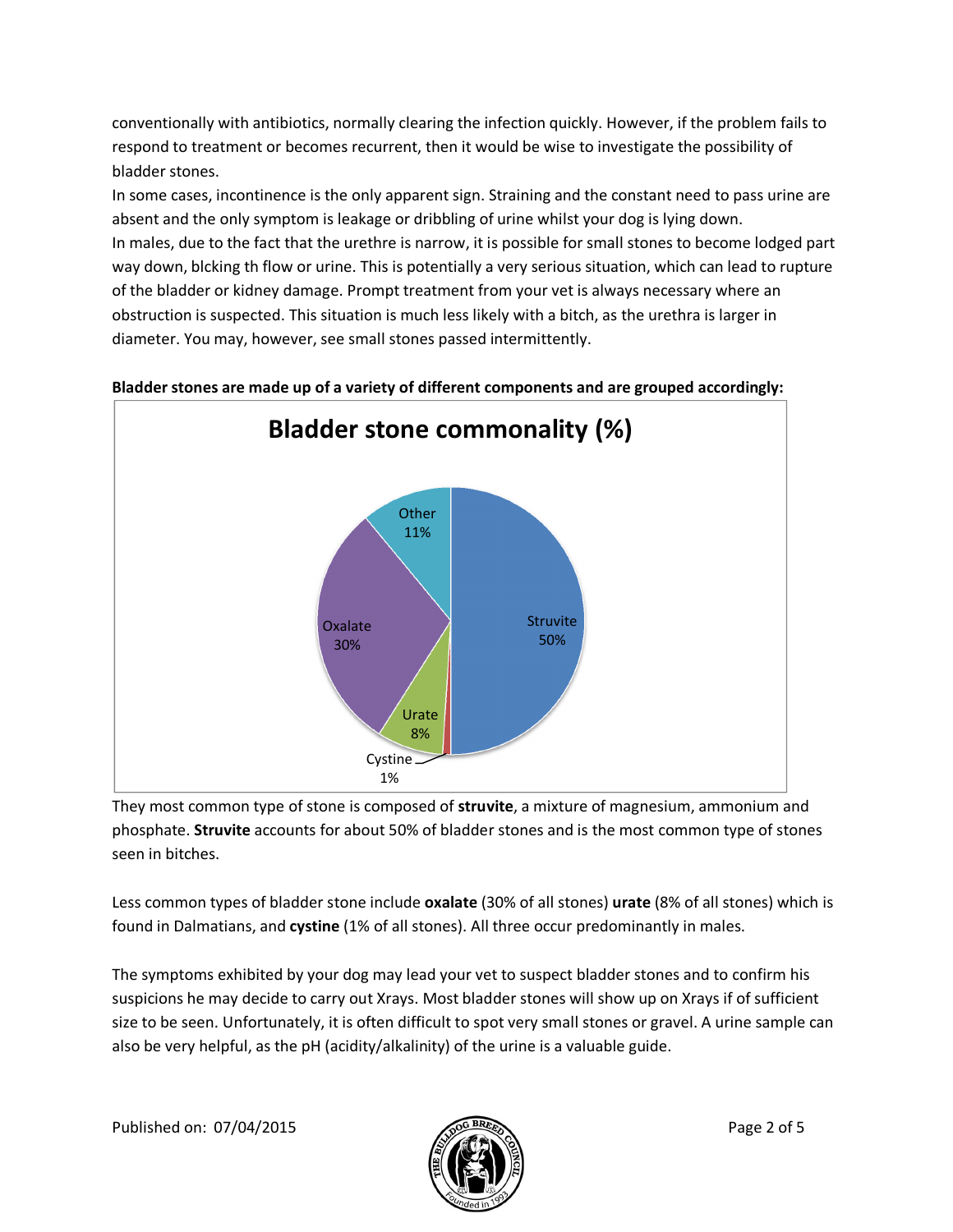Struvite stones normally form in alkaline urine, whereas cystine and urate normally form in acid urine. Oxalate stones can form in either. Some dogs can have a mixture of different stones. Depending on the type and number of stones, there are several different ways of dealing with the problem. In the past, stones were always removed surgically and although this is still the usual course of action for oxalate and cystine stones.

It is possible to dissolve away other types using special diets. Your vet will be able to advise you on the best course of action and supply any specialised diet. On average, it will take about eight weeks to dissolve stones, during which time you must keep strictly to the diet. In general, increasing the fluid intake of your dog will help in the management of all types of stone.

### **Diet is extremely important in preventing recurrence once the stones have gone.**

What you will need to will vary with the type of stones:

- · For Struvite the diet needs to be; Low in magnesium and phosphorus. Have a reduced level of protein. Excess protein is broken down into ammonia, another constituent of struvite.
- · For Oxalate the diet should be: Moderately restricted in calcium, protein and sodium.
- · For Urate the diet should be: Restricted in protein.
- · For Cystine: An increase in fluid intake is recommended.

As well as food prescribed by the Veterinary Profession, the company Denes manufactures special diets and provided the above definition of Canine Stones.

Some Bulldog owners have tested and discovered that some dogs in the breed carry the gene which is implicated for this condition. It Exists as a carrier or affected gene but as can be seen from the Dalmatian research at the beginning of this article being tasted as carrying an Affected gene does not always mean the dogs will go on to form the urate stones.

From the descriptions of this condition it is extremely painful for the dog and we are not at all in favour of ignoring the possibility of this becoming a problem in Bulldogs. Our advice has always been that any breeder getting any problems in their dogs for stones of any kind should seek veterinary advice and test to see what type of stone condition it is.

They only available DNA thest that can tell us in advance of a dog is clear, is a carrier, or carrier the affected gene in bulldogs is for Urate stones, as yet there is no available test for the Cystine Stones. Some breeders have tested their dogs a wish to know about the mating protocol involved in breeding out the affected gene and carrier genes. Please read the text below of "Breeding Strategies" which provides a table that explains how one breeds out a condition in simple terms and can be applied to any hereditary recessive gene problem.

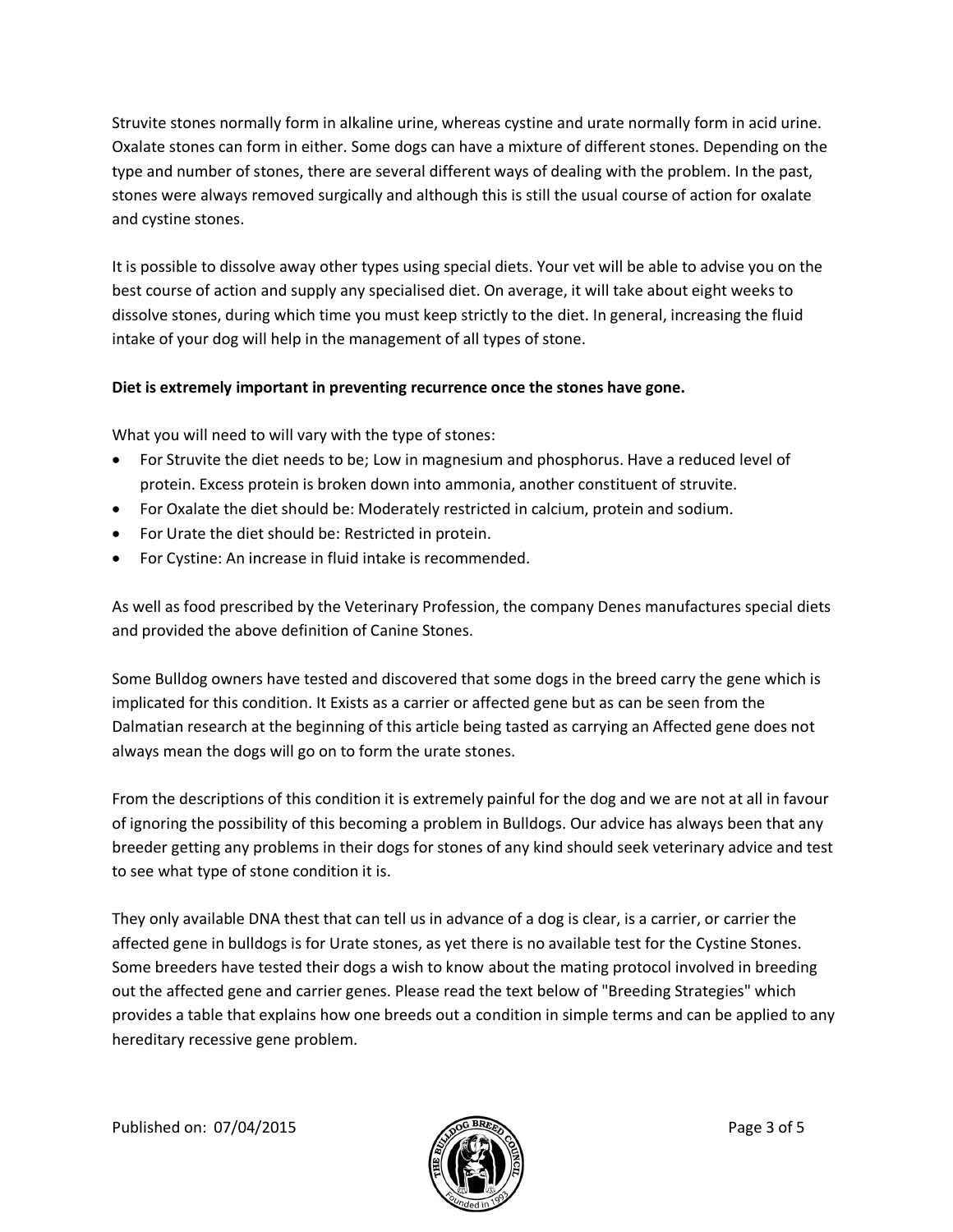The Kennel Club have formed a data base to carefully record the dogs passed as clear, carrier of affected for future reference, however without a knowledge of how genetics work interpretation of the published results must be discussed with a vet.

# **An advisory note from our Veterinarian.**

Because you test for this gene which could lead to the formation of the Urate stones condition and find your dogs clear you much be extremely careful not to advertise puppies as being 'clear from stones' because there is no guarantee that the other types of stones may not develop in the dogs future life some stones are definitely environmental so you would be able to Litigation.

Laboratories who are able to test for this condition:

- · Animal Health Trust
- · Laboklin
- · Animal Diagnostics

# **Breeding Strategies**

DNA test findings can be extremely valuable when developing and implementing your breeding plans. Interpreting Your DNA Test Results for Autosomal Recessive Diseases

There are three possible test results: Clear, Carrier, and Affected. Below is a description of what each result means to you as a breeder.

- · **Clear -** This finding indicates that the gene is not present in your dog. Therefore, when used for breeding, a Clear dog will not pass on the disease gene.
- · **Carrier -** This finding indicates that one copy of the disease gene is present in your dog, but that it will not exhibit disease symptoms. Carriers will not have medical problems as a result. Dogs with Carrier status can be enjoyed without the fear of developing medical problems but will pass on the disease gene 50% of the time.
- · **Affected -** This finding indicates that two copies of the disease gene are present in the dog. Unfortunately, the dog may be medically affected by the disease. Appropriate treatment should be pursued by consulting a veterinarian.

# **Helpful Canine Breeding Chart**

The chart provided below outlines the implications of various breeding pair combinations. Remember, it is always best to breed "Clear to Clear". If followed by all breeders, these strategies will ensure a significant reduction in the frequency of the targeted disease gene in future generations of dogs. However, to maintain a large enough pool of good breeding stock, it may be necessary for some breeders to breed "Clear" to "Carriers" (see below).

|                        | <b>Clear Male</b>    | <b>Carrier Male</b>             | <b>Affected Male</b>   |
|------------------------|----------------------|---------------------------------|------------------------|
| <b>Clear Female</b>    | 100% Clear           | 50/50 Carrier/Clear             | 100% Carrier           |
| <b>Carrier Female</b>  | 50/50/ Carrier/Clear | 20/50/25 Clear/Carrier/Affected | 50/50 Carrier/Affected |
| <b>Affected Female</b> | 100% Carrier         | 50/50/ Carrier/Affected         | 100% Affected          |